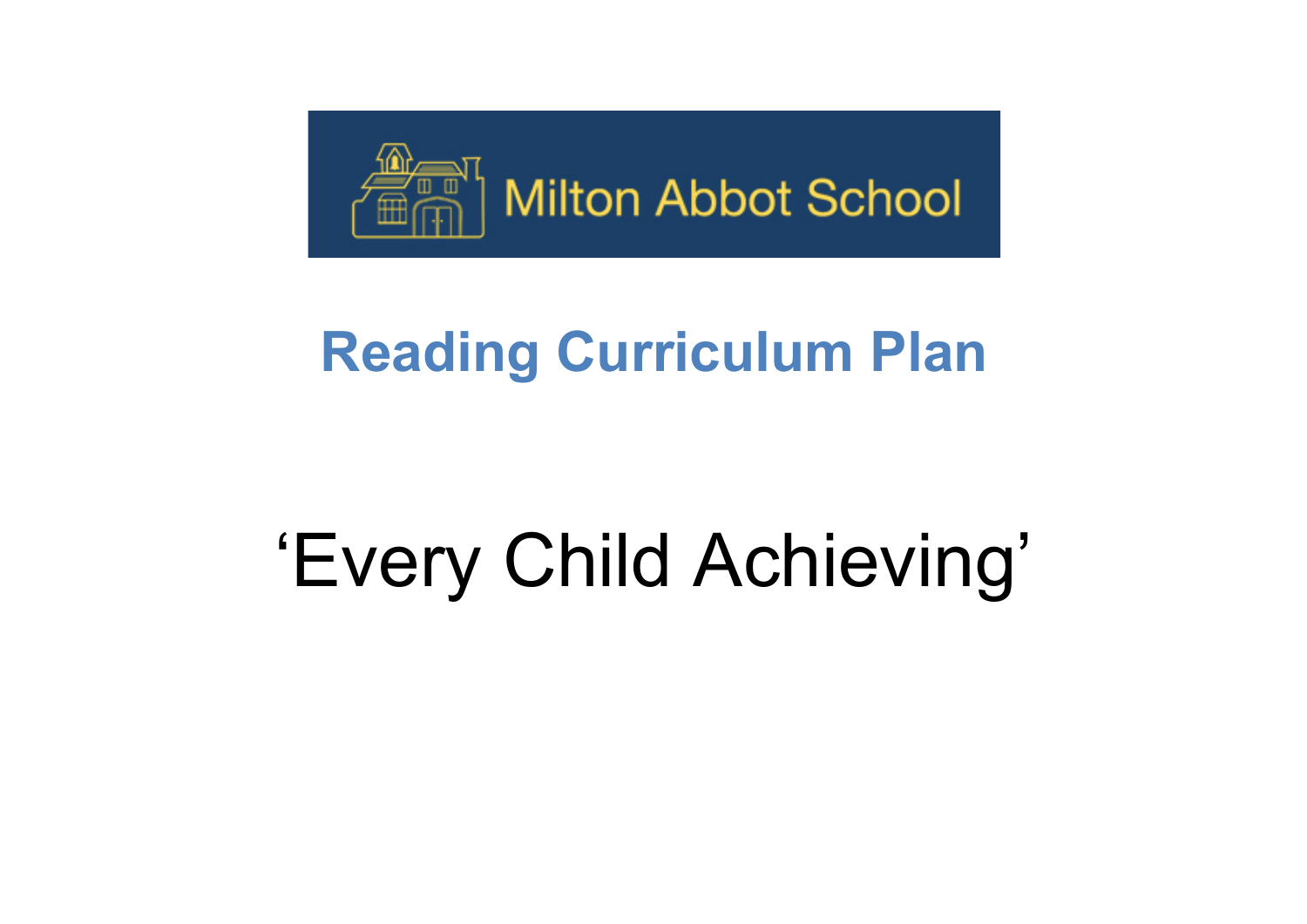## **Milton Abbot Primary School - Reading Curriculum Plan**

## **At Milton Abbot Primary School our intention for children's reading is to develop confident readers who enjoy their reading**

- Create a reading culture where children are exposed to a range of high-quality texts in a variety of contexts and have opportunities to browse literature, as well as structured reading activities
- To build preferences in reading and to choose to read
- To recognise authors and styles of reading that individuals enjoy
- Engaging in book discussion in a range of contexts, alongside both adults and peers
- Sharing and recommending a range of books
- To gain knowledge and an extensive vocabulary across the Curriculum
- An effective early reading programme
- For Key Stage 1 Phonics Screening Test to be at least 95%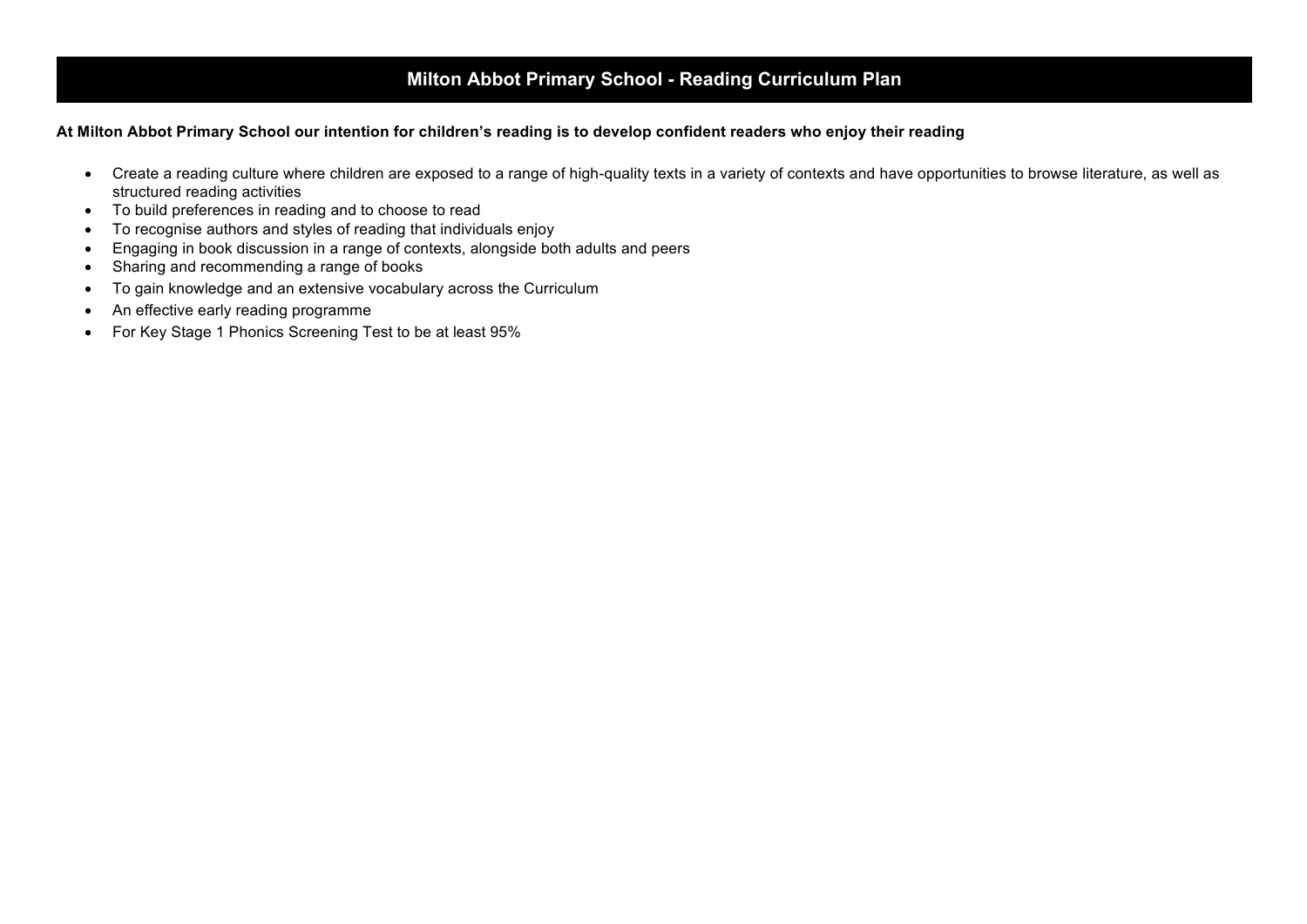| <b>Reading for Pleasure, Knowledge and Fluency</b> |                                                                                                                                                                                                                                                                                                                                                                                                                                                                                                                                                                                                                                                      |           |                                                                                                                                                                                 |                                                                                                     |                                                                                      |  |
|----------------------------------------------------|------------------------------------------------------------------------------------------------------------------------------------------------------------------------------------------------------------------------------------------------------------------------------------------------------------------------------------------------------------------------------------------------------------------------------------------------------------------------------------------------------------------------------------------------------------------------------------------------------------------------------------------------------|-----------|---------------------------------------------------------------------------------------------------------------------------------------------------------------------------------|-----------------------------------------------------------------------------------------------------|--------------------------------------------------------------------------------------|--|
| Intent                                             | Create a reading culture where children are exposed to a range of high-quality texts in a variety of contexts and have opportunities to<br>browse literature, as well as structured reading activities<br>To build preferences in reading and to choose to read<br>To recognise authors and styles of reading that individuals enjoy<br>Engaging in book discussion in a range of contexts, alongside both adults and peers<br>Sharing and recommending a range of books<br>To gain knowledge and an extensive vocabulary across the Curriculum<br>An effective early reading programme<br>For Key Stage 1 Phonics Screening Test to be at least 95% |           |                                                                                                                                                                                 |                                                                                                     |                                                                                      |  |
| Implementation                                     | All reading contexts below contribute to developing reading for pleasure, knowledge, and fluency                                                                                                                                                                                                                                                                                                                                                                                                                                                                                                                                                     |           |                                                                                                                                                                                 |                                                                                                     |                                                                                      |  |
| <b>Curriculum Provision:</b>                       |                                                                                                                                                                                                                                                                                                                                                                                                                                                                                                                                                                                                                                                      |           |                                                                                                                                                                                 |                                                                                                     |                                                                                      |  |
|                                                    | <b>FS</b>                                                                                                                                                                                                                                                                                                                                                                                                                                                                                                                                                                                                                                            | <b>Y1</b> | Y <sub>2</sub>                                                                                                                                                                  | Y3/4                                                                                                | Y5/6                                                                                 |  |
| 1. Reading aloud to children                       |                                                                                                                                                                                                                                                                                                                                                                                                                                                                                                                                                                                                                                                      |           |                                                                                                                                                                                 |                                                                                                     |                                                                                      |  |
| Intent                                             | Building a bank of story and rhyme knowledge<br>Exposing children to texts beyond what they can<br>read themselves<br>Developing an enjoyment for reading                                                                                                                                                                                                                                                                                                                                                                                                                                                                                            |           | Widening knowledge of texts<br>and authors, including non-<br>fiction and poetry<br>Sustaining stamina in<br>listening and reading texts<br>Making connections within a<br>book | Introducing children to a<br>wider range of authors and<br>contexts e.g. historical and<br>cultural | Exposing children to<br>challenging and archaic<br>texts, e.g., language,<br>themes, |  |
| Implementation                                     | (Y2 - Y6) Daily guided VIPER sessions link to an explicit reading skill / skill (including written comprehension where appropriate)<br>Expose children to texts beyond what they would read themselves by daily class story time sessions led by class teachers linked to the 'Reading<br>Reconsidered Reading Spine Text Selector for Primary Schools' (when appropriate).<br>Expose children to texts beyond what they would read themselves by reading books as part of English Teaching Sequences                                                                                                                                                |           |                                                                                                                                                                                 |                                                                                                     |                                                                                      |  |
| Core texts                                         | See 'Reading Reconsidered - Reading Spine Text Selector for Primary Schools' for detail year group book list and links                                                                                                                                                                                                                                                                                                                                                                                                                                                                                                                               |           |                                                                                                                                                                                 |                                                                                                     |                                                                                      |  |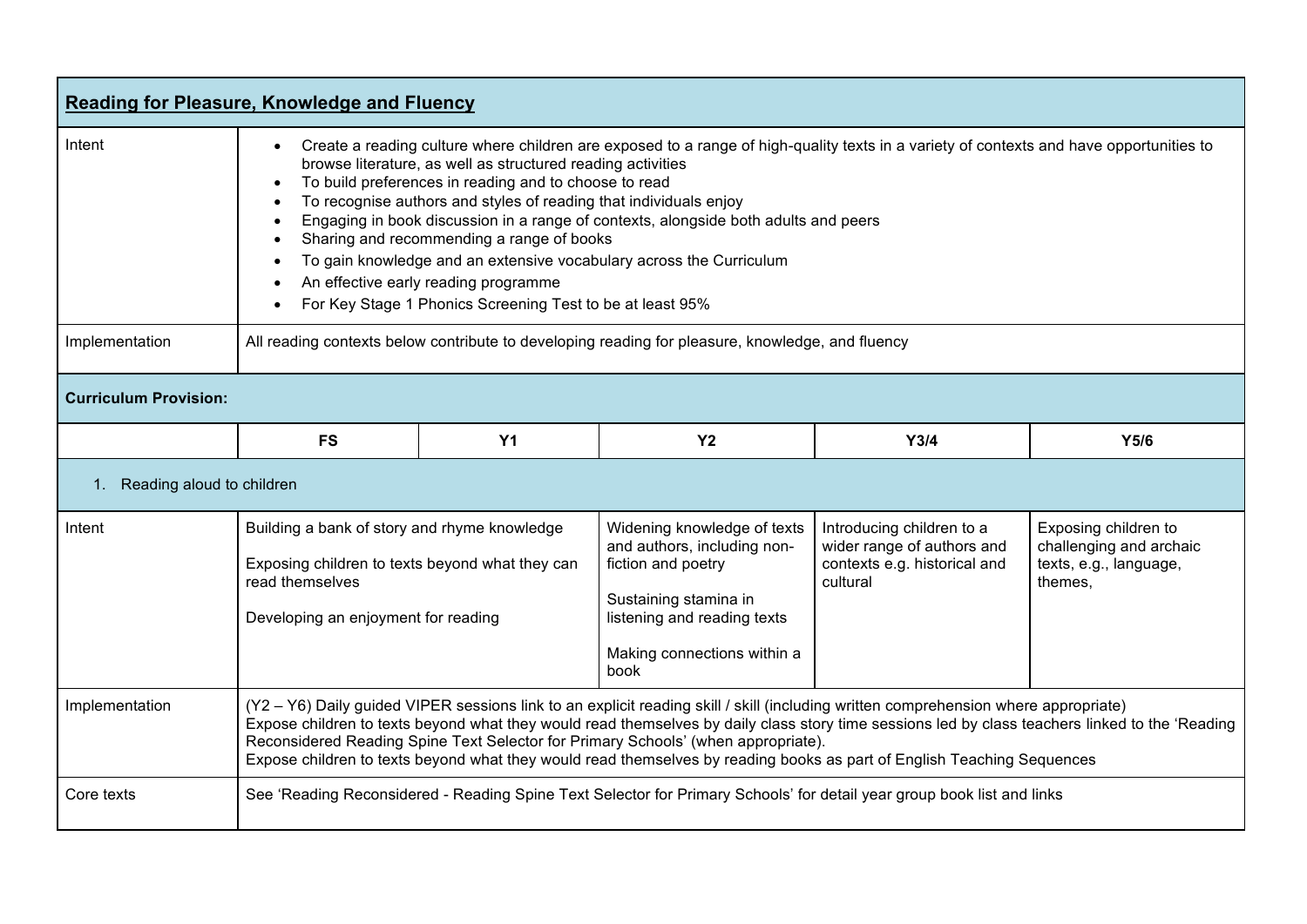| 2. Independent reading and home/school reading |                                                                                                                                                                                                                                                                                                                                                                                       |           |                                                                                                                                                                                                                                                                                                                                                                                                                                                                                    |                                                                                                                                                                                                                        |                                                                                                                                                                             |  |
|------------------------------------------------|---------------------------------------------------------------------------------------------------------------------------------------------------------------------------------------------------------------------------------------------------------------------------------------------------------------------------------------------------------------------------------------|-----------|------------------------------------------------------------------------------------------------------------------------------------------------------------------------------------------------------------------------------------------------------------------------------------------------------------------------------------------------------------------------------------------------------------------------------------------------------------------------------------|------------------------------------------------------------------------------------------------------------------------------------------------------------------------------------------------------------------------|-----------------------------------------------------------------------------------------------------------------------------------------------------------------------------|--|
|                                                | <b>FS</b>                                                                                                                                                                                                                                                                                                                                                                             | <b>Y1</b> | <b>Y2</b>                                                                                                                                                                                                                                                                                                                                                                                                                                                                          | Y3/4                                                                                                                                                                                                                   | Y5/6                                                                                                                                                                        |  |
| Intent                                         | Independently reading phonically decodable<br>books matched to their phonic knowledge and<br><b>skills</b>                                                                                                                                                                                                                                                                            |           | Reading age-appropriate<br><b>books</b><br>Increasing stamina                                                                                                                                                                                                                                                                                                                                                                                                                      | Choosing appropriate texts<br>Reading for sustained<br>periods of time<br>Increasing the length and<br>complexity of texts being<br>read<br>Read short novels<br>independently with<br>understanding (by end of<br>Y4) | Reading age appropriate<br>books, including whole<br>novels<br>Widening the range and<br>challenge of books they<br>read, including texts from a<br>wider literary heritage |  |
| Implementation                                 | School /Home<br>Daily Read Write Inc Sessions<br>Teachers to ensure decodable books match RWI<br>levels. Children to be assessed termly or sooner if<br>required.<br>Books selected linked to their ability<br>Opportunity to take home their decodable text and<br>share with parent / carer daily.<br>Independent<br>Daily independent ERIC (Everyone Reading in<br>Class) sessions |           | School /Home<br>Year 2 to continue with daily RWI sessions until ready to graduate to book bank books.<br>Age appropriate books selected based on 'Book Band Assessment'<br>Reading books organised into a wide range theme i.e. humour, crime, adventure etc<br>Teacher to monitor and keep a record of independent reading<br>Opportunity to take home a book both independent reading and sharing<br>Independent<br>Daily independent ERIC (Everyone Reading in Class) sessions |                                                                                                                                                                                                                        |                                                                                                                                                                             |  |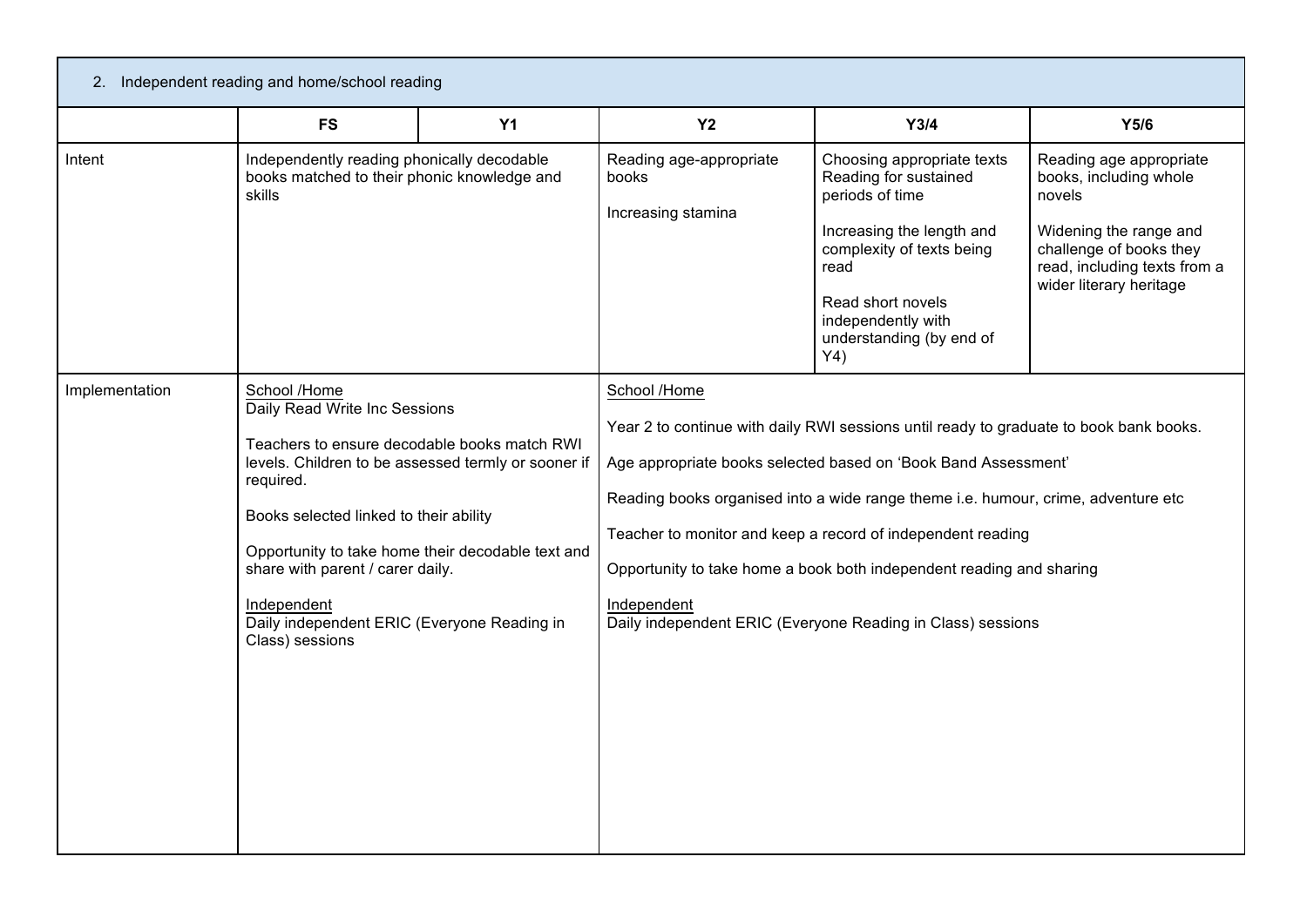| 3. Teaching of Explicit Reading Skills (Comprehension - both listening and reading) |                                                                                                                                                                                                                                        |                                  |                                                         |                                     |                                   |  |
|-------------------------------------------------------------------------------------|----------------------------------------------------------------------------------------------------------------------------------------------------------------------------------------------------------------------------------------|----------------------------------|---------------------------------------------------------|-------------------------------------|-----------------------------------|--|
|                                                                                     | <b>FS</b>                                                                                                                                                                                                                              | Y1                               | Y <sub>2</sub>                                          | Y3/4                                | Y5/6                              |  |
| Intent                                                                              | To develop comprehension skills (as detailed in National Curriculum) across a range of high-quality texts / genres                                                                                                                     |                                  |                                                         |                                     |                                   |  |
| Implementation                                                                      | FS/Y1/Y2 - Daily RWI session, which include reading with a comprehension focus. Y2 children who have graduated from RWI to have daily<br>VIPERS.                                                                                       |                                  |                                                         |                                     |                                   |  |
|                                                                                     | Y3 - Y6 - The teaching of VIPERS reading programme / skills (Vocabulary, Inference, Predict, Explain, Retrieve, Summarise)                                                                                                             |                                  |                                                         |                                     |                                   |  |
|                                                                                     | Daily 30-minute VIPER guided reading sessions: teacher working / reading to at least one group per day so that pupils can focus on required<br>skills.<br>An increasing expectation of written recording of understanding from Year 2. |                                  |                                                         |                                     |                                   |  |
|                                                                                     |                                                                                                                                                                                                                                        |                                  |                                                         |                                     |                                   |  |
| Core texts                                                                          | 'Reading Reconsidered - Reading Spine Text Selector for Primary Schools' for detail year group book list and links                                                                                                                     |                                  |                                                         |                                     |                                   |  |
|                                                                                     | Book Band Guided Reading Sets etc                                                                                                                                                                                                      |                                  |                                                         |                                     |                                   |  |
|                                                                                     | Read Write Inc books                                                                                                                                                                                                                   |                                  |                                                         |                                     |                                   |  |
| 4. Teaching of Explicit Reading Skills (Word Reading)                               |                                                                                                                                                                                                                                        |                                  |                                                         |                                     |                                   |  |
|                                                                                     | <b>FS</b>                                                                                                                                                                                                                              | <b>Y1</b>                        | <b>Y2</b>                                               | Y3/4                                | Y5/6                              |  |
| Intent                                                                              | Apply phonic knowledge and skills as the route to decode words until automatic decoding has become embedded and reading is fluent                                                                                                      |                                  |                                                         |                                     |                                   |  |
| Implementation                                                                      | Daily Read Write Inc sessions                                                                                                                                                                                                          | Daily Read Write<br>Inc sessions | Daily Read Write Inc<br>sessions/ VIPERS when<br>ready. | No Nonsense Spelling<br>Programme   | No Nonsense Spelling<br>Programme |  |
|                                                                                     |                                                                                                                                                                                                                                        |                                  | No Nonsense Spelling<br>Programme                       |                                     |                                   |  |
| <b>Core Documents Used</b>                                                          | <b>Read Write Inc Books</b>                                                                                                                                                                                                            |                                  |                                                         | Read Write Inc (Where still needed) |                                   |  |
|                                                                                     |                                                                                                                                                                                                                                        |                                  | No Nonsense Spelling                                    |                                     |                                   |  |